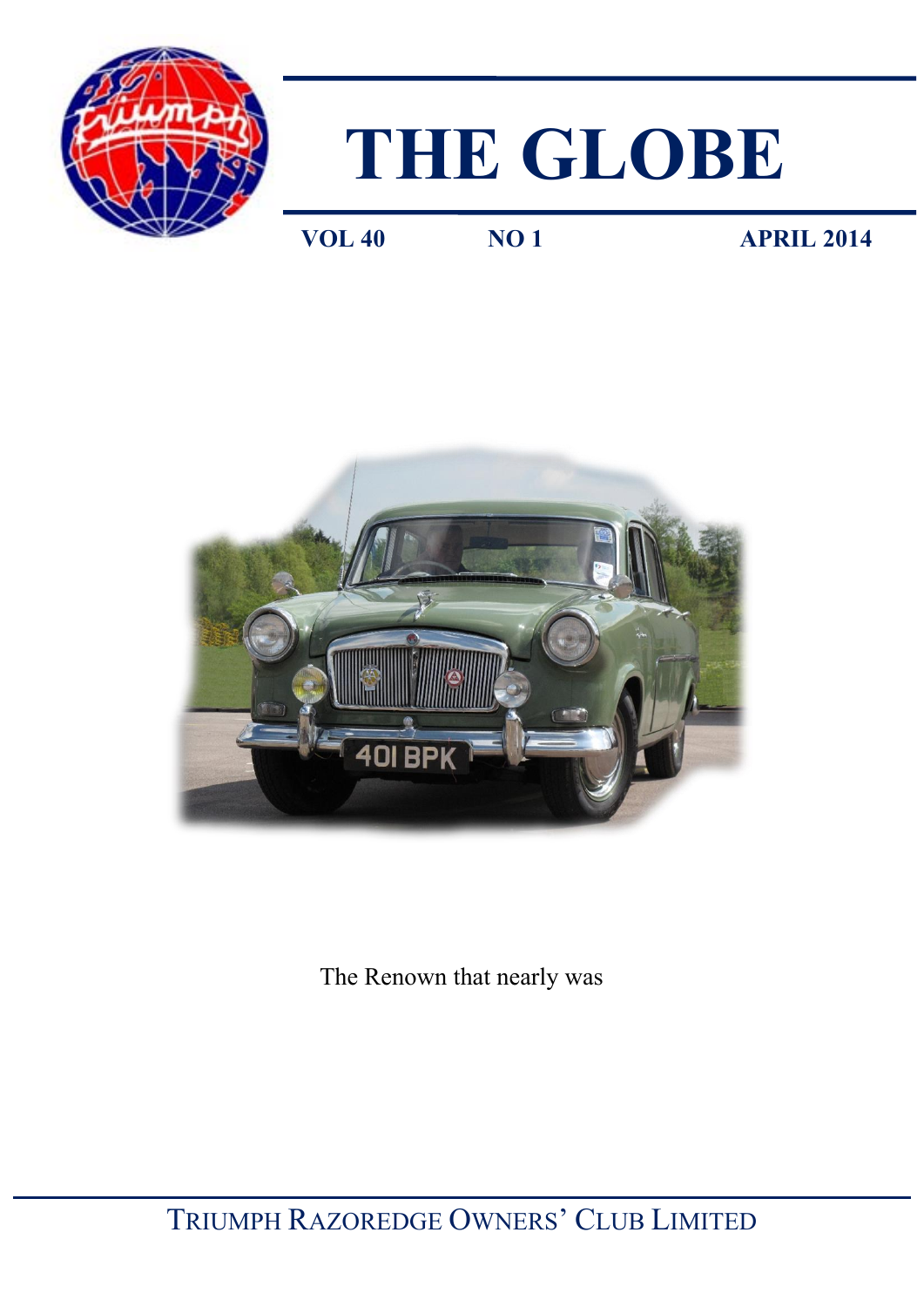#### **EDITORIAL**

We welcome the first warm days of sunshine, and the end of that interminable rain; we help the domestic goddess get the covers off the sofa for spring-cleaning; but most of all we awaken the Razoredge from its hibernation, ready for – hopefully – a fine summer of interesting visits, occasional outings, and just the sheer joy of driving a great classic, enjoying the smiles on the faces of those lucky enough to see us go by.

If your plans for the summer can include a visit to the heart of England on Sunday July  $13<sup>th</sup>$ , then please do come along to the TROC Annual Rally at Shifnal. If you can bring your car and make a day, or a weekend, of it, then that would be simply brilliant; but even without the car it's a chance to meet other members and share in the ambience. There is a brief article on page 22 developing this theme.

We also have an outing further south this year: the Standard Triumph Marque event returns to Brooklands on June  $22<sup>nd</sup>$ , and TROC will have a number of cars there – see our Events Guide and the back cover of the magazine for more details, but if you are able to come along in your car, please let Chris Hewitt know, so we can be sure to have enough space.

If you go on the Internet to [https://groups.yahoo.com](https://groups.yahoo.com/) , you'll find there is now a group called TRIUMPHRENOWNS. This is nothing to do with Triumph Razoredge Owners Club Ltd, and has no endorsement from this organisation, but is a group started up by some American Razoredge owners who wanted a discussion forum for mutual self-help and sharing of ideas and experiences. It is open to Razoredge owners from anywhere in the world.

Our **membership subscription reminder** is enclosed with this GLOBE. Please do make arrangements to pay up promptly; it is of great help to our treasurer and to the membership secretary if this can all be wrapped up in a timely way. **Once again, there is no increase in fees this year, despite rising printing and postage costs**.

Also in this edition you will find summary notes from the Annual General Meeting, and John Bath's excellent article on the Standard Vanguard Sportsman. In case you're wondering why we should be writing about Standards, read on, and all will become clear.

Finally, we are sorry to hear of the death of Fred Selwyn, of Bideford, in Devon. His son Philip is taking on ownership of their 1800, and continues as a member of the club.

Editor

#### **Our cover pictures for this issue:**

- Front Mike McDowall's Standard Vanguard Sportsman at Gaydon in 2013, photo by John **Bath**
- Rear Standard Triumph at Brooklands 2014 poster, featuring Arthur Pocock's Limousine LVC 313, now owned by Dave Pilcher in Fort Worth, Texas.

.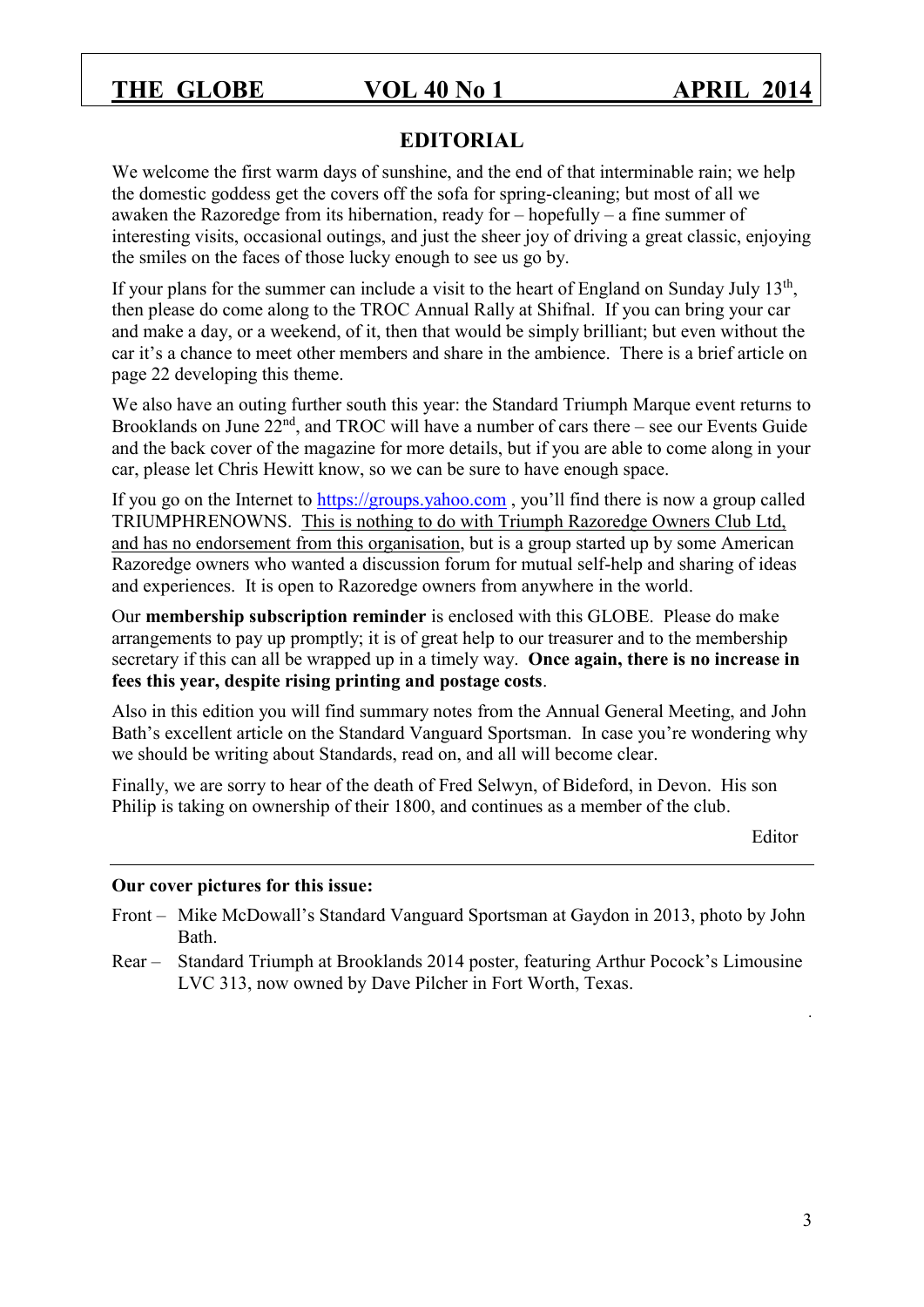

### **THE RENOWN THAT NEARLY WAS…**

At the end of the Razoredge era, Standard-Triumph found itself in some disarray as a company.

Not as badly so as Ford had been in the summer of 1927. Having had 80% of the total world production of automobiles at times earlier in the century, sales in 1927 were falling, competitors were outdeveloping and out-selling them; and so after having produced the 15-millionth

Model T, they closed down their factories, laid off nearly all their workforce, and then began devising and developing their replacement car. Six months later they began re-tooling, rehiring and set about production of the Model A. It is hard to understand the thinking that led to such bizarre behaviour in the world of business, but the reason for it was Henry Ford himself: he was an autocrat, who took all the decisions, dictated everything, wanted to control everything, and would brook no compromise.

Sir John Black, although not as extreme as Henry Ford, was a man from a similar mould. "Let us make one thing clear," says Graham Robson in his history of the Triumph marque, "Sir John did indeed look upon [the company] as *his* empire. He might not have been the controlling shareholder,… but he was master of the Board, and ran the company virtually without sensing or listening for dissenting voices. He was in every sense of the word a dictator, but as his methods produced good profits the shareholders loved him for it." (Richard Langworth and Graham Robson, "Triumph Cars – the complete 75-year history", Motor Racing Publications Ltd, 1979)

When he was eventually forced to resign – having decided to sack Ted Grinham, the chief production engineer and technical director, for no apparent reason, and having been presented with an ultimatum by the Board in consequence – it must have left Standard Triumph feeling strangely rudderless. In 1954 the Mayflower had failed to make any impact on the American market, the Renown TDC was failing to sell despite savage reductions in price, and the infant TR2 had yet to make the impact on the sports car market which would save the name of Triumph for the future. They desperately needed a new model, and the man who had directed everything since the 1930s was gone. Ted Grinham was reinstated, and 37-year-old Alec Dick became Managing Director, with a much more democratic and conciliatory style.

John Bath writes:

The 1956 Sportsman engine was a compromise between the Vanguard and the TR3 with twin carburettors, and a published top speed of 92 mph. The price was a fairly hefty £1,231 including purchase tax, on announcement.

The Standard Vanguard Phase III– just like previous Vanguards – was influenced strongly by American car designs. It replaced the less than stylish Phase II notchback Vanguard, making that short wheelbase car look even more dumpy than the original 'beetle-back' version. Remember, the-original Phase I Vanguard had been inspired by the 1942 American Plymouth sedan.

By contrast, only the Phase III's rear lights were very much like those on American contemporary Fords, and the grille of non-Sportsman models resembled that of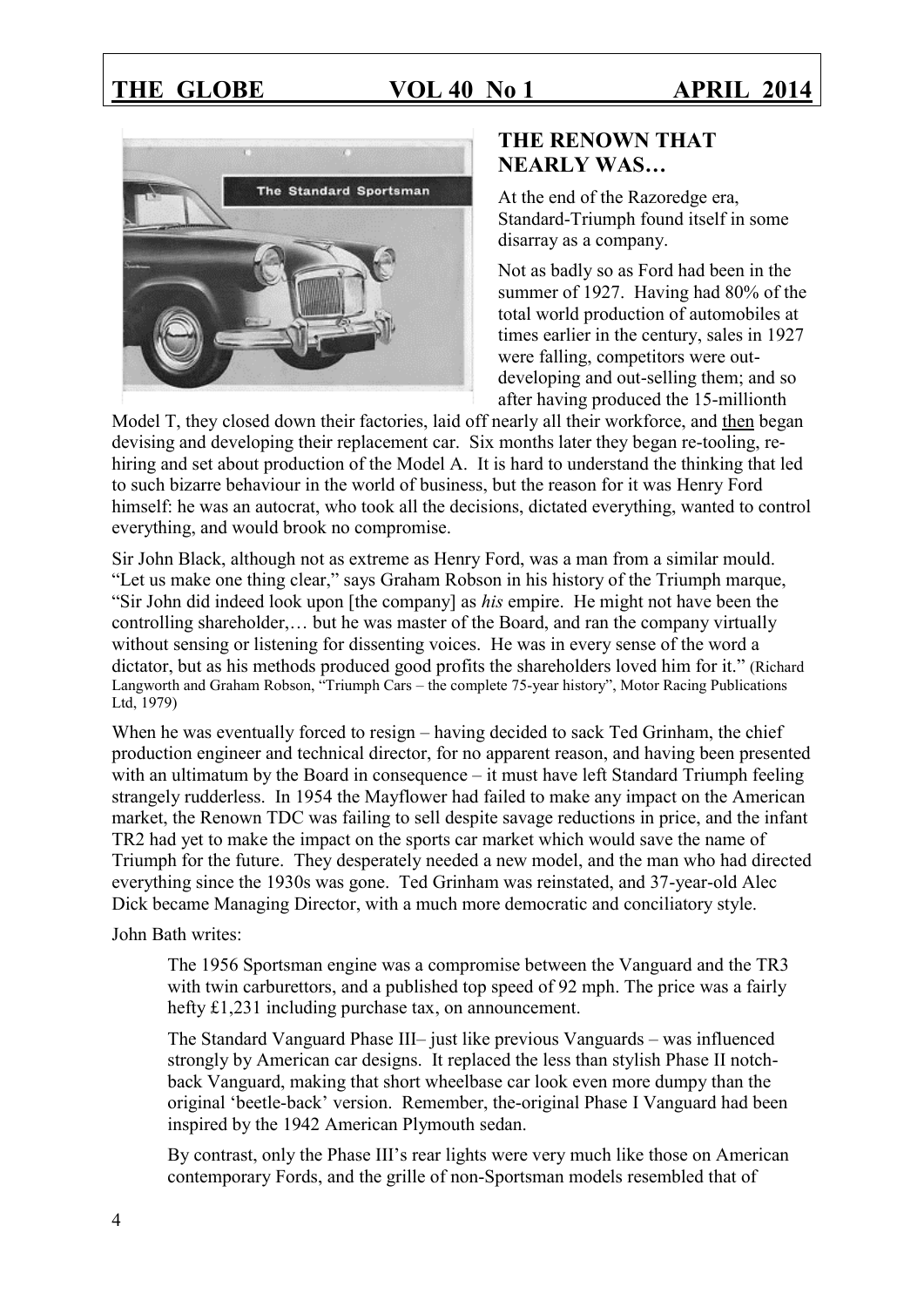the1954 Plymouth, with its oval opening bisected by a prominent horizontal pressing in steel. But overall, these are design details only and the car was distinctive in its own way and I am not aware of its resemblance to any particular US car of the time.

The main technical innovation of the Phase 111 range though was its unitary construction, replacing the traditional body/chassis of the earlier Phase I and II cars.

Sadly the car was not a big seller at the time, and under a 1,000 cars are believed to have been made in all, including a few Estate cars, but I should point out that these lacked the distinctive "Triumph grille" of the saloon version.

Although John correctly names the car here (as launched) as the Standard Vanguard Sportsman, up until only a few weeks before the launch it had been the Triumph Renown Mark III. The owner's manual shown opposite calls it "The Standard Sportsman" (with no 'Vanguard'), but on the car itself the name 'Standard' hardly appears – it is the Vanguard Sportsman. The estate John mentions was just "the Standard Vanguard Estate Car".



This indecision about naming the cars has been echoed all through Triumph's post-war history.

John writes:

"Standard Triumph in the late 1940s and part of 1950s seemed to have something of a habit of last-minute renaming certain models of their cars.

The name "Renown" does not appear anywhere on our cars, simply because of a late change from Triumph 2000 Saloon to Renown, soon after the first adverts appeared in the motoring press.

That decision was taken so late in the day that almost identical adverts show the 2 different names in successive issues of *The Motor* back in 1949!

So the circular badge showing the Commission number, on the bulkhead of our cars, under the bonnet states merely "Triumph 2000".

"Moving on now to the mid 1950s, after our TDC Renown production had ceased in October 1954, photos were taken of the proposed Renown replacement with the appropriate model script badges on it, before the top-of-the-range Vanguard Phase III was renamed, at a late stage, 'Standard Vanguard Sportsman', but this time **before** any press adverts appeared. I know this having seen the factory negatives at Gaydon, though I don't think these have appeared in print anywhere yet."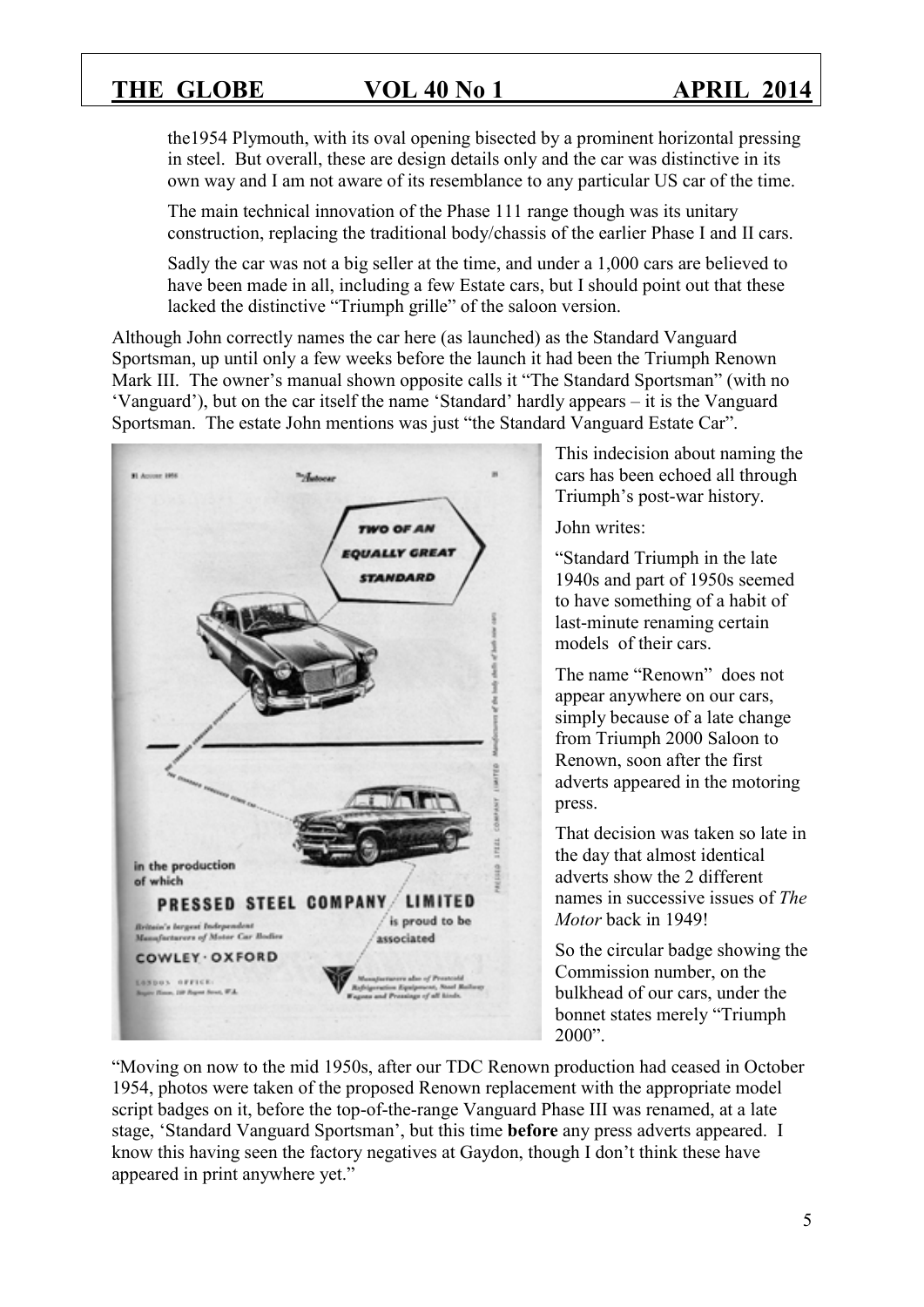At one time the Triumph Mayflower had been in development as the Standard Pennant. In 1959 however, an equally last-minute change of name reinstated the Triumph name with much greater impact for posterity, in the form of the Triumph Herald. 'Herald', however, was part of the naming scheme of Standard; it would have followed naturally from the Ensign, Pennant, and the Flying Standards. After that, Standard as a name was eclipsed, simply because of the connotations of Standard in the sense of 'basic' or 'ordinary'; and in 1963 it was withdrawn for good. It was a sad end, because the underlying engineering and traditions of the Standard company were amongst the best that Britain had to offer, in an age when the Best of British was the best in the world. Perhaps, had R W Maudslay and Alex Craig selected a more charismatic name in 1903 – it is said they wanted the idea of "the best possible Standard"- the whole history of motoring would have been different.

John Bath continues:

But back to the Sportsman model, though it was no doubt easy to delete the "Renown" script from the front wings at a late stage , Standard clearly had to avoid any extra production expenses, retaining the Triumph-style "globe badging", the mock Triumph radiator grille, and not least the TDD commission number prefix, following directly on from our TDC Renowns!



Would you not assume the above was a direct successor from our Renowns? Notice the central V-shaped bar of the grille, flanked by flat strakes; and the modernised globe symbol, which appears again as the centreboss of the steering wheel.



Pictures: John Bath

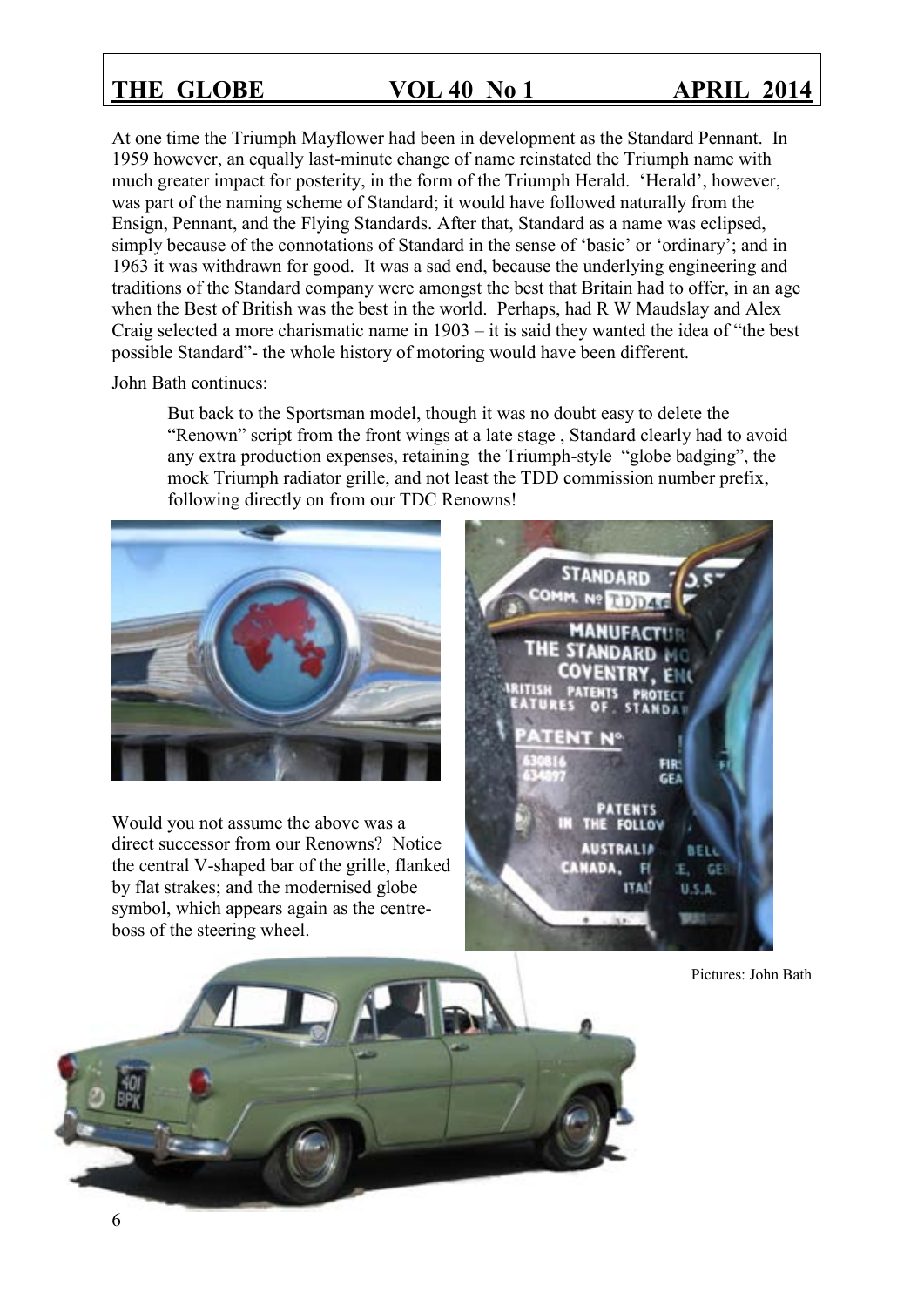Nearly all Standard Vanguard Sportsmans – and there's a problem! When you see more than one of these, what do you call them? "Sportsmans" sounds all wrong, but you really can't say Sportsmen. Be that as it may, they are mostly two-tone, and Mike McDowall's green one was only monotone because – so he has been told – the original purchaser was an MP, who thought in those days that a two-tone car was too pretentious. Mike writes:

"I have an extract from Standard's production records which confirm that the car was a special order monotone Apple Green - finished on 23rd October 1956 and for delivery to "Reigate Garages". I was told on purchasing the car that the initial owner was an MP who thought that two tone was ostentatious!

I was also told some time ago that there was once an all-black Sportsman - but all the photos I have seen all feature two tone cars. I have a copy of the "Colour and Trim Combinations" booklet that Standard produced for the Sportsman. Although it lists just seven colours and gives a selection of combinations, it says that the customer could choose any combination of these, swap upper and lower colours, and then select any of the two tone interior trim combinations. So it would be surprising if a few cars didn't come out monotone.

My car was subject to a body restoration in 1980/81, including a repaint in the original colour. It was then in Gaydon from 1985 to 2006, so the bodywork is still pretty good (but certainly not perfect). The downside of 21 years inactivity has been felt on the mechanical side - I'm gradually getting this sorted and getting more touring."

Usually the second colour was in the area marked off by the decorative curve in the bodywork, and on the roof, but other variations are also seen. The 1959 car below was at Brooklands in 2006, and is the Phase III Vanguard which shared most of the Sportsman body and engineering. Notice the different rear-light clusters, and you can just see that on the front wings, the headlight is less protuberant – the Triumph-style radiator grille has gone.



The two-tone effect was very much the new mood of the midfifties, and some TDC Renowns were factory-produced as two-tone cars in 1954, and possibly from as early as 1953.

However, Renown or not, the Sportsman could certainly never have been part of a club for Razoredges; so the Standard / Triumph / Renown identity crisis nearly posed us a question.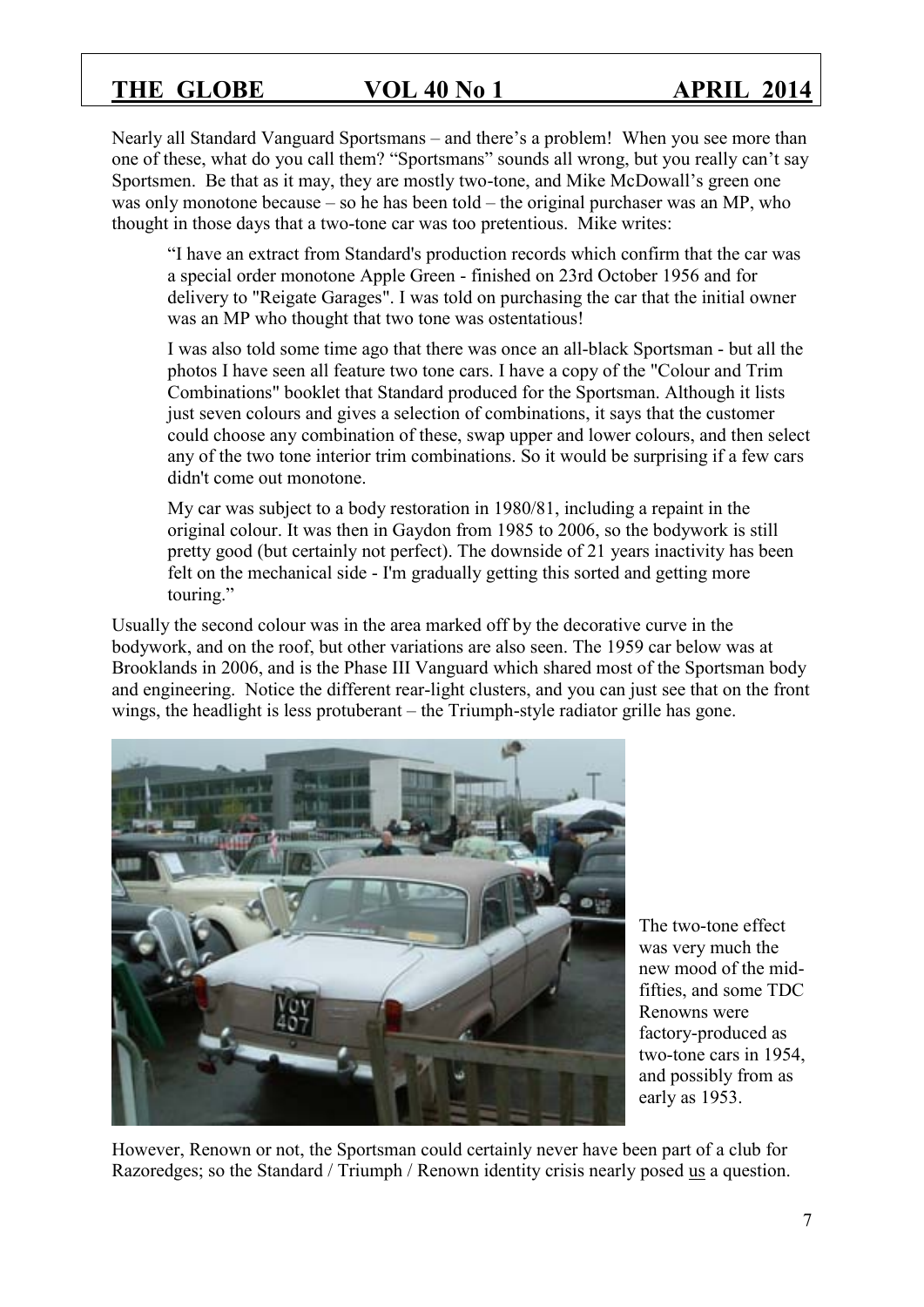#### **FORTHCOMING EVENTS**

A list of suggested events which might be of interest to help you plan your motoring activities. If you know of a good event in your area, please recommend it. Emails to the Editor.

#### **First Saturday of each month**

The Gibraltar Classic Vehicle Association is a small but active group for any classics, which holds a meeting on the first Saturday of each month except August ("too hot"), in either Casemates, in John Macintosh square, or on the Sunday at Ocean Village. If it's raining, the meeting is usually cancelled. (What a luxury to be able to have a rule like that! We'd never manage to meet, in the UK; or so it feels.) Attendance varies depending on how relations stand on the border.

#### **26th – 30th March and auctions on 29th March and 13 th April**

**Essen Techno-Classica 2014.** Essen, in the heart of industrial Germany, has Europe's largest indoor classic car collection. 17 halls of exhibits and activities, including an auction of 80 high-price classics. This is the 'rich man's toys' end of the market. If you fancy a 1939 Bentley, a Ferrari Testarossa, a choice of 20 Moto Guzzis, or a rare 1923 Indian Scout with sidecar, do pop along.



**Sunday 6th April Triumph New Forest Run**, starting from Avon Heath Country Park at 10am. A leisurely cruise through the beautiful New Forest scenery in the company of other Triumphs. Organised by the Wessex Triumph Sports Six Club and the TR Drivers' Club, so you'll see mostly our more recent sporty cousins, but they are clear that they welcome any Triumphs – and a Razoredge looks right wherever it finds itself, so why not go along? 150 attended last year.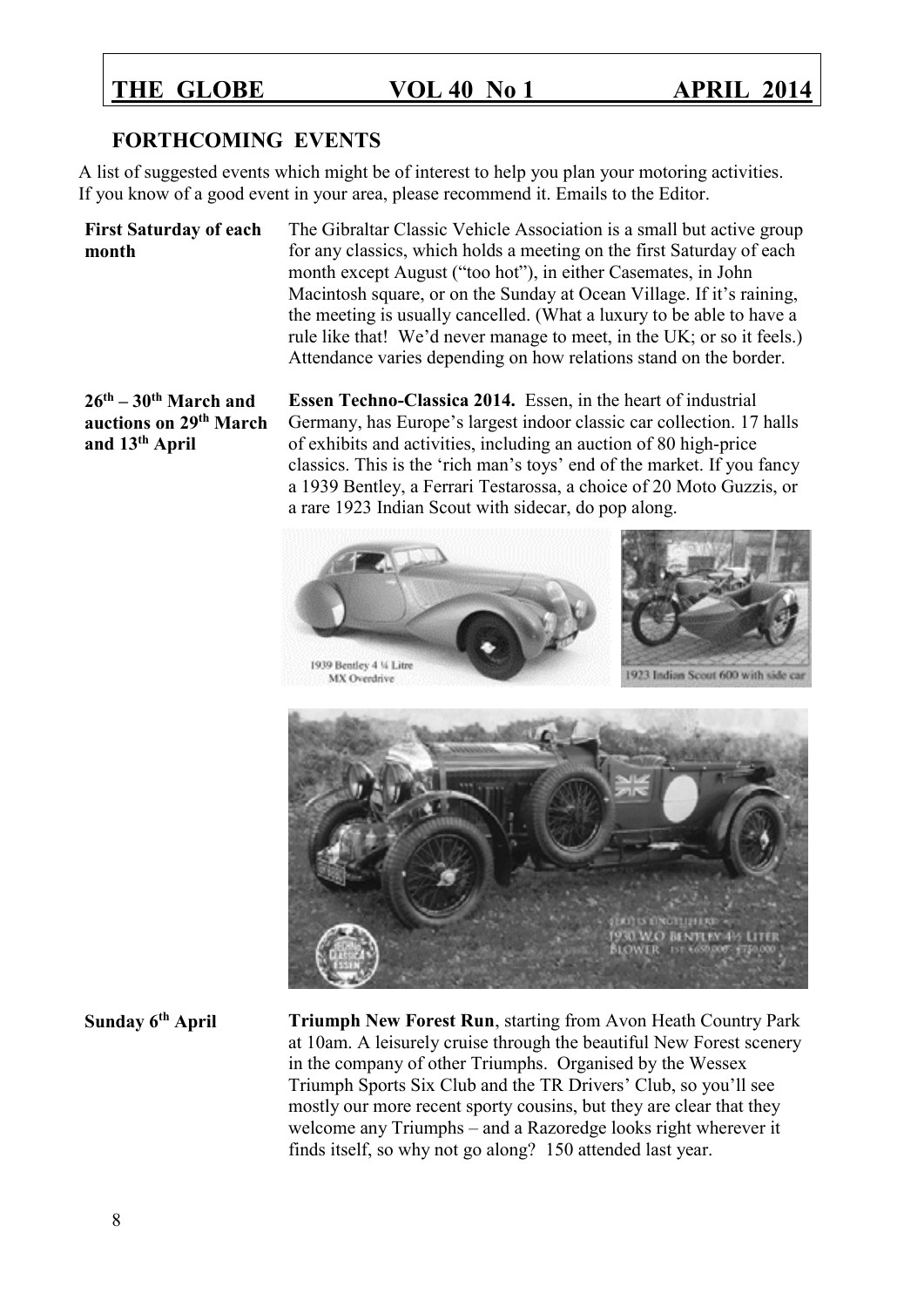| Sunday 6 <sup>th</sup> April<br>and each month<br>throughout the summer | Newark 'Normous Autojumble, Newark showground, Nottingham<br>- if it is your delight to rummage through huge heaps of spares for<br>just about anything, here's your chance. Large displays of classic<br>cars, commercial stands. Admission £6 a head, under 12s free.                                                                                                                                                                                                                                                                                                                                                                                                                                                                                                                                                                                                                                                                                                       |
|-------------------------------------------------------------------------|-------------------------------------------------------------------------------------------------------------------------------------------------------------------------------------------------------------------------------------------------------------------------------------------------------------------------------------------------------------------------------------------------------------------------------------------------------------------------------------------------------------------------------------------------------------------------------------------------------------------------------------------------------------------------------------------------------------------------------------------------------------------------------------------------------------------------------------------------------------------------------------------------------------------------------------------------------------------------------|
| $12th - 13th$ April                                                     | Practical Classics Restoration Show, NEC. They are restoring<br>Vicky Butler-Henderson's Escort in 48 hours; numerous<br>demonstrations, exhibition stands, workshops and hands-on skills<br>training, barn finds, auctions, Quentin Wilson                                                                                                                                                                                                                                                                                                                                                                                                                                                                                                                                                                                                                                                                                                                                   |
| Sunday 13th April                                                       | <b>EYTCC Spring Gathering, Goathland station.</b> If you're not<br>driving in your Razoredge, why not travel by the North Yorks Moors<br>Railway? 60 Classic and Historic cars in the station car-park.                                                                                                                                                                                                                                                                                                                                                                                                                                                                                                                                                                                                                                                                                                                                                                       |
| Sunday 13 <sup>th</sup> April                                           | Southern Classics Spring Show, Chichester. Relaxed and<br>friendly.                                                                                                                                                                                                                                                                                                                                                                                                                                                                                                                                                                                                                                                                                                                                                                                                                                                                                                           |
| 19th-20th April                                                         | Weston-Super-Mare Pageant of Transport on Beach Lawns,<br>where classic and vintage vehicles will congregate.                                                                                                                                                                                                                                                                                                                                                                                                                                                                                                                                                                                                                                                                                                                                                                                                                                                                 |
| Saturday 10 <sup>th</sup> May                                           | <b>Street Life Museum, Hull. A classic</b><br>vehicle rally set in the heart of the<br>historic Museum Quarter, located just on<br>the outskirts of the city centre. This is a<br>small and intimate event, hosting up to 35<br>historic and classic vehicles; the event<br>starts from 9:30 am and lasts until the<br>middle of the afternoon. All different makes and models on show.                                                                                                                                                                                                                                                                                                                                                                                                                                                                                                                                                                                       |
| $25th - 26th$ May                                                       | <b>Prestatwyn Car Show</b> has a choice of road runs through the<br>magnificent countryside of North Wales - phone Tim Williams on<br>07788 598 991 for details.                                                                                                                                                                                                                                                                                                                                                                                                                                                                                                                                                                                                                                                                                                                                                                                                              |
| Sunday 22 <sup>nd</sup> June                                            | Standard Triumph Marque Day at Brooklands. There will be a<br>substantial TROC presence $-$ if you are able to join us and bring<br>your car, please let Chris Hewitt know, so we can arrange enough<br>space – his contact details are inside the front cover.<br>This is a chance for those southern members who find the annual<br>rally a bit distant, to line your Razoredge up with others and meet<br>other members. If you don't know Brooklands, you really should –<br>there is more great British history here than you can shake a stick at.<br>It will be a great day. See the poster, on our back cover.<br>The three cars seen in front of the Brooklands clubhouse are the<br>first, second and third-place best in show cars from the last meeting<br>here, in 2006: an immaculate TR4, a magnificent 1920s specimen,<br>and TDC 2017 Lim, then owned by Arthur Pocock (shown here with<br>his trophy) and now owned by David Pilcher, in Fort Worth, Texas. |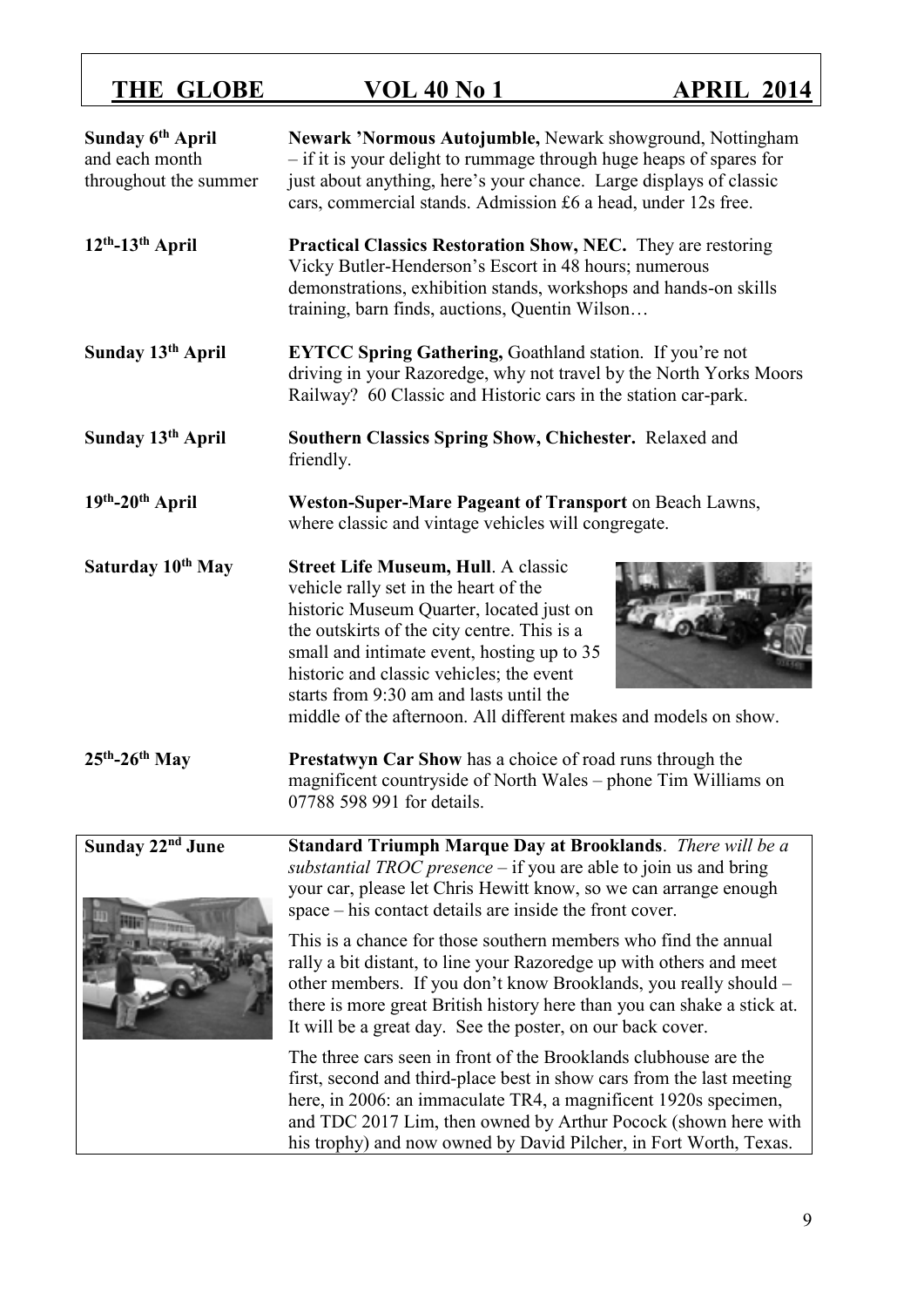# **Sunday 29th June Ilkestone Heritage & Classic Vehicle Show**, in the historic market place. A free family event. Telephone 0115 944 3944. **Sunday 29th June Lymm Historic Transport Day**: on the last day of the Lymm Festival, this is a wide-ranging collection of 1940s and 50s nostalgia – a Razoredge would be perfectly in keeping. Visit the website at [www.lymmtransport.org.uk](http://www.lymmtransport.org.uk/) for ideas and details. If you go, see if you can spot those two decaying Renowns Graham Sinagola photographed, and try to get the Commission numbers! **Sunday 13th July TROC Annual Rally**: see our feature article on page . 10:30 to

### about 5:00, at RAF Cosford, nr Shifnal; and an informal dinner at the Park House Hotel on Saturday evening for any members who would like to come along. See p22 for further details.







Photos: Jacques Faerber

**We wish you a very Happy New Year**, full of good health and many enjoyable hours driving your British car. The photographs of the 2013 edition are now on the website at [http://www.british](http://url.mp41.ch/url-257712429-1465241-01012014.html)[cars.ch/photos\\_a.html](http://url.mp41.ch/url-257712429-1465241-01012014.html)

For the 2014 edition of the Swiss Classic British Car Meeting we have one anniversary celebration: **ROLLS-ROYCE** will be celebrating their 110th anniversary, in the chateau grounds for the older models and a reserved area in the ornamental Park for more recent models. **Motorbikes** will again be grouped together on the quay next to the Old Port.

**The quays will welcome all other British makes and models, as long as they are 20 years old or more.**

*If you are out at an event, or out and about with your car, DO please send us a photo or two and a brief account. Especially overseas members!*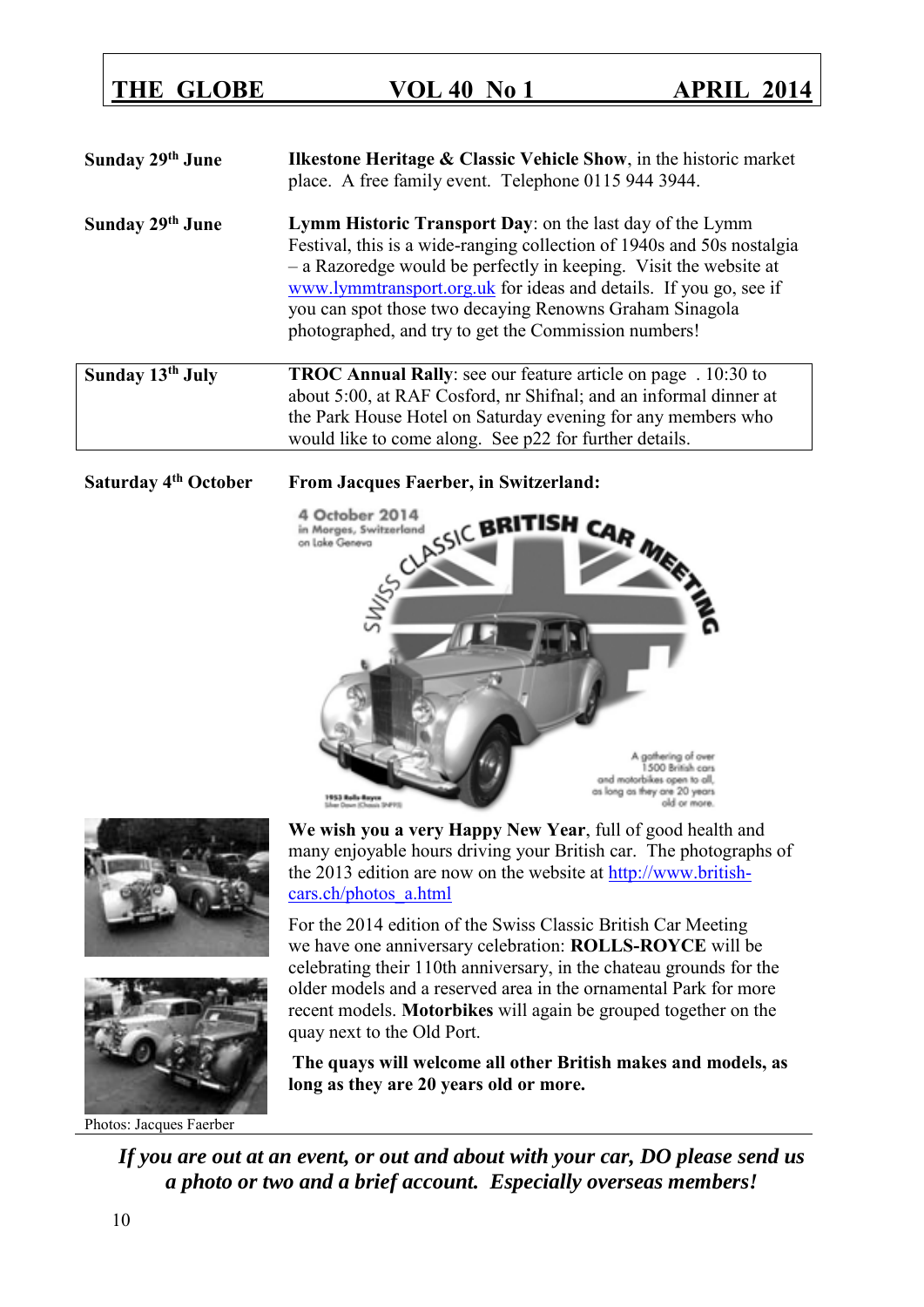### **NOTES FROM THE AGM**

On a pleasant March morning at Gaydon Motor Heritage Museum, in Syndicate Room 7 as last year, we assembled at 10:30. This year there were many fewer general members apart from the ten members of the committee, and we have to hope this was a sign of general approval of the way the club is run.

Chairman Chris Hewitt opened the meeting, thanked those present for their attendance, and outlined the events of the past year. In addition to the very successful summer rally at Kimbolton Castle, the club had been represented at various events and shows, and the members who had turned out with their cars to show the flag were thanked – particularly David Shulver, at the NEC, which was a three-day meeting where the cars could not be removed overnight – which always causes logistical problems for whoever goes. Unfortunately we had not managed to have anyone at Stoneleigh in October. There were hopes that our presence at Brooklands in June 2014 will be more substantial.

The Officers of the Committee each reported on their activities over the past year.

Bob Parsons, who combines the roles of Secretary and Treasurer, had probably the most significant news. Not long before our club insurance was due for renewal last November, our insurers had decided that they would no longer include liability for any safety-critical parts for which we as a club are responsible – without a huge additional premium. (When we sell on existing items of spares which are original Triumph stock, the Club is not liable; but increasingly, as original Triumph spares are used up, we are having items re-manufactured, using the original Triumph specifications. Without this vital role which the Club undertakes on behalf of the membership, it would soon become impossible to keep many of our cars on the road; and for these items, in the event of a claim against us, it is essential that the club is indemnified.) Bob had, after extensive research, managed to find a new insurer who would not 'duck out' of this crucial area of cover, and was actually cheaper than our previous insurer. Unfortunately the situation so far as indemnity for the sale of safety-critical parts to the USA and Canada remains unchanged. He was thanked and congratulated for his action. He also confirmed that the necessary annual renewal of our registration at Companies House had been completed. As Treasurer, he presented the accounts for the previous financial year, which are reproduced on the following pages.

Our financial health continues to be sound; the spares account is strong, and had again been used to support the General Account, where gradually declining membership and steadily rising prices for printing and postage combine to squeeze funds.

Bob Hobbs reported on membership: we have 175 members, 137 in the UK, 28 overseas, 6 associate, and 4 honorary. There continues to be a small turnover of membership each year, mostly as cars are bought or sold. Most new-member contacts come to us through the website. It was agreed to discontinue the annual sending out of membership cards, except for members who request one.

Your Editor's report was mostly apology for those editions of the Globe which had been posted significantly late during the year. The six normal editions had been produced and distributed, and the format and contents seem to meet with approval.

The three spares stockholders reported slow but steady sales of items during the year, and none had any report of failing to meet members' needs. Irving Dalton said that after many years, he had decided it was time to retire from the committee and his role in spares by the end of this year; the Committee will consider the best way to fill the gap. Irving was thanked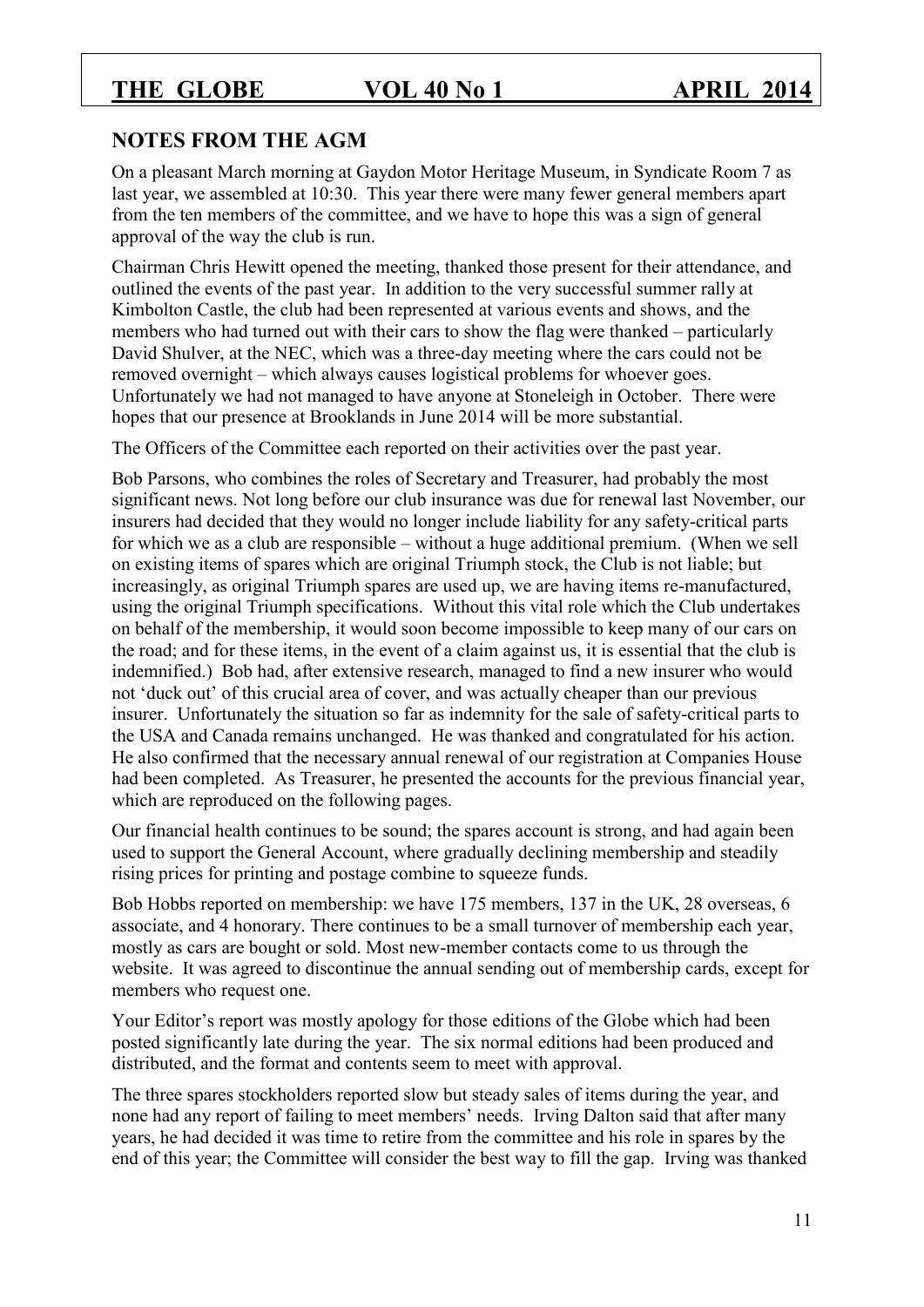for his many years of tireless service to the Club, and especially for his invaluable expertise in the technical details.

The existing officers of the club were all prepared to continue to serve the club for the coming year (with the exception of Irving Dalton, who would continue only until alternative arrangements can be put in place) and all were re-elected as a group.

| EXPENDITURE                                    | ă                    |        | ã                    | <b>INCOME</b>                                                   |                      | 2012             |        | ã                |
|------------------------------------------------|----------------------|--------|----------------------|-----------------------------------------------------------------|----------------------|------------------|--------|------------------|
| щ<br>Globe                                     | 3,426.80             | щ      | 3,326.18             | Money at Bank 1.1.12 + 13                                       |                      | £ 1,530.46       | ж      | 1,290.19         |
| щ<br>Stationery + postage                      | 253.79               | ж      | 168.63               | Subscriptions                                                   |                      |                  |        |                  |
| щ<br>Meeting + Rally costs                     | 1,263.29             | щ      | 799.41               | (incl joining fee for new members )<br>(144) Ord Members<br>137 |                      |                  |        |                  |
| щ<br>Donation/Bequest                          | 100.00               | щ      | 184,50               | (8) Assoc Members<br>(29) O/S Members<br>$\frac{8}{2}$<br>ω     |                      |                  |        |                  |
| щ<br>Transfer of funds to TROC<br>Spares Arc   | 500.00               | ж      | 431.00               | (4) Hon Members<br>(184)<br>175<br>4                            | $\tilde{\mathbf{z}}$ | 4,260.49         | ж      | 4,617.43         |
|                                                |                      |        |                      | Contribution from TROC Spares A/C                               | Ф.                   | 1,000.00         | щ      | 1,476.00         |
| ж<br>Web design + maintenance                  | 385.00               | ж      | 385.00               | Rally Receipts                                                  | ж,                   | 65.00            | щ      | 16.00            |
| Repayment of Subscription                      | Ē                    |        | Ē                    | Adverts / DVLA Car Registration                                 | ж                    | 43.00            | щ      | 26.00            |
| щ<br>FBHVC Membership +<br>DVLA Investigations | 74.86                | щ      | 74.88                |                                                                 |                      |                  |        |                  |
| щ,<br>Unpaid Cheque                            | 24.00                | щ      | ï                    | Sales of mugs, badges + diagrams ef £                           |                      | 28.00            | щ      | ï                |
| щ<br>Company Hse Registration                  | 13.00                | щ      | 13.00                | Repayment of deposit                                            |                      | Έ                |        | Έ                |
| щ<br>Bank charges                              | 96.75                | щ      | 61.75                | Recd for TROC No2 A/C                                           | ж                    | 500.00           | щ      | 431.00           |
| щ<br>Sub total                                 | 6,137.49             | щ      | 5,444.35             |                                                                 |                      |                  |        |                  |
| щ<br>чα <br>Money at Bank 31.12.12 + 13.       | 1,290.19<br>7,427.68 | ж<br>щ | 2,413.06<br>7,857.41 | Bank interest                                                   | $\epsilon$<br>щ      | 0.73<br>7,427.68 | щ<br>щ | 0.79<br>7,857.41 |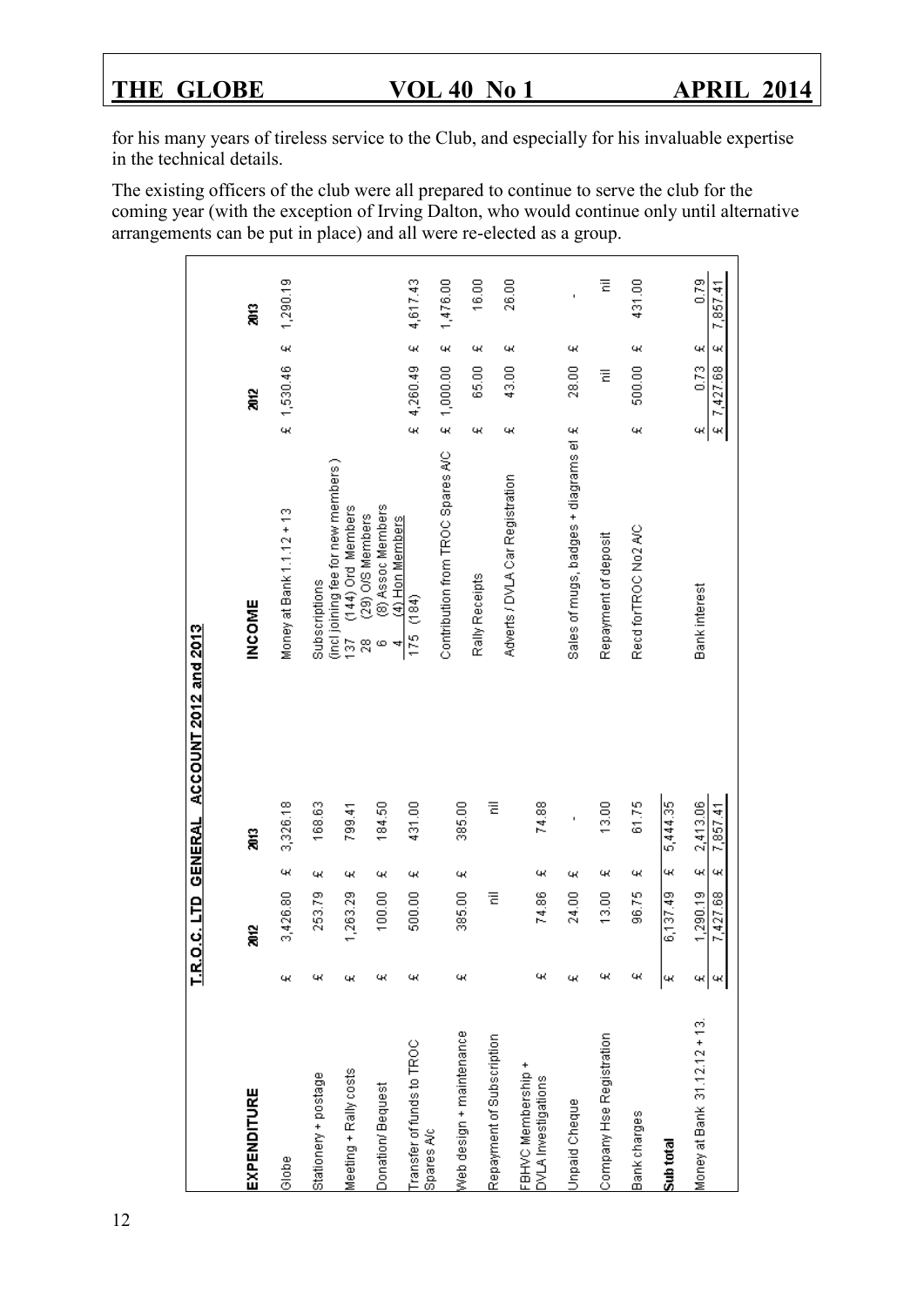John Bath, the club's Historian, reported on research on the Standard Vanguard Sportsman, and also on the changing legislation in respect of claiming original number-plates for 'barn find' unregistered cars, which is a function the club continues to perform. He has also been working to supply other classic car magazines with material on our cars, in order to raise awareness and keep the cars in the public eye, and as a result there is an article in the current edition of Triumph World.

|                                                     |        |                    |                      |                  | T.R.O.C. LTD SPARES ACCOUNT 2012 and 2013 |                              |                        |                                  |                        |  |
|-----------------------------------------------------|--------|--------------------|----------------------|------------------|-------------------------------------------|------------------------------|------------------------|----------------------------------|------------------------|--|
| EXPENDITURE                                         |        | 2012               |                      | 2013             | <b>INCOME</b>                             |                              | 2012                   |                                  | 2013                   |  |
| Spares Purchased                                    | щ      | 10,882.79          | щ                    | 9,498.65         | Money at Bank 1.1.12 & 13.                |                              | £ 27,762.90            | $\ddot{\phantom{1}}$             | 27,905.09              |  |
| Postage                                             | щ      | 1,089.84           | щ                    | 1,302.33         | Spares Sales                              |                              | £ 14,763.77            |                                  | £ 11,439.44            |  |
| Transport costs                                     |        | 定                  | щ                    | 644.50           | From Gen A/C for spares sales             | щ                            | 500.00                 | щ                                | 431.00                 |  |
| Manuals, Stationery & stamps                        | щ      | 876.00             | щ                    | 116.35           | Postage for spares sales                  | щ                            | 1,089.84               | щ                                | 1,302.33               |  |
| Rally tent, banner & sound system                   | щ      | 219.00             | щ                    | 100.00           |                                           |                              |                        |                                  |                        |  |
| Retirement Gift                                     | 4      | 504.40             | щ                    | ı                | Members credits on goods                  |                              | 쿹                      |                                  | 定                      |  |
| Refund on goods returned                            | щ      | 100,00             | щ                    | 87.50            |                                           |                              |                        |                                  |                        |  |
| Companies Hse Return                                |        | Έ                  | щ                    | 187.50           | Donation                                  |                              | Ē                      |                                  | 定                      |  |
| Directors Liabilty Insurance<br>Liability Insurance | 41 41  | 1,089.89<br>424.00 | щ<br>46              | 424.00<br>265.61 |                                           |                              |                        |                                  |                        |  |
| Loan Fund repayment                                 |        | 定                  |                      | Ē                | TOTAL                                     | $\ddot{\phantom{1}}$         | 44,116.51              | $\ddot{}$                        | 41,077.86              |  |
| Transfer to Gen A/c<br>Uncleared cheque             | 41. 41 | 1,000.00<br>25.50  | Q) Q)                | 1,476.00         |                                           |                              |                        |                                  |                        |  |
| SUB TOTAL                                           | щ      | 16,211.42          | щ                    | 14,102.44        | STOCK AT COST                             |                              |                        |                                  |                        |  |
| Money at Bank 31.12.12 & 13                         | ييا    | 27,905.09          | 4                    | 26,975.42        | 31.12.13<br>1.1.13<br>31.12.12<br>1.1.12  | щ<br>$\overline{\mathbf{z}}$ | 66,461.00<br>68,145.00 | $\ddot{\phantom{1}}$<br>$\omega$ | 66,285.00<br>66,461.00 |  |
| TOTAL                                               | ڼيا    | 44,116.51          | $\ddot{\phantom{0}}$ | 41,077.86        |                                           |                              |                        |                                  |                        |  |
|                                                     |        |                    |                      |                  |                                           |                              |                        |                                  |                        |  |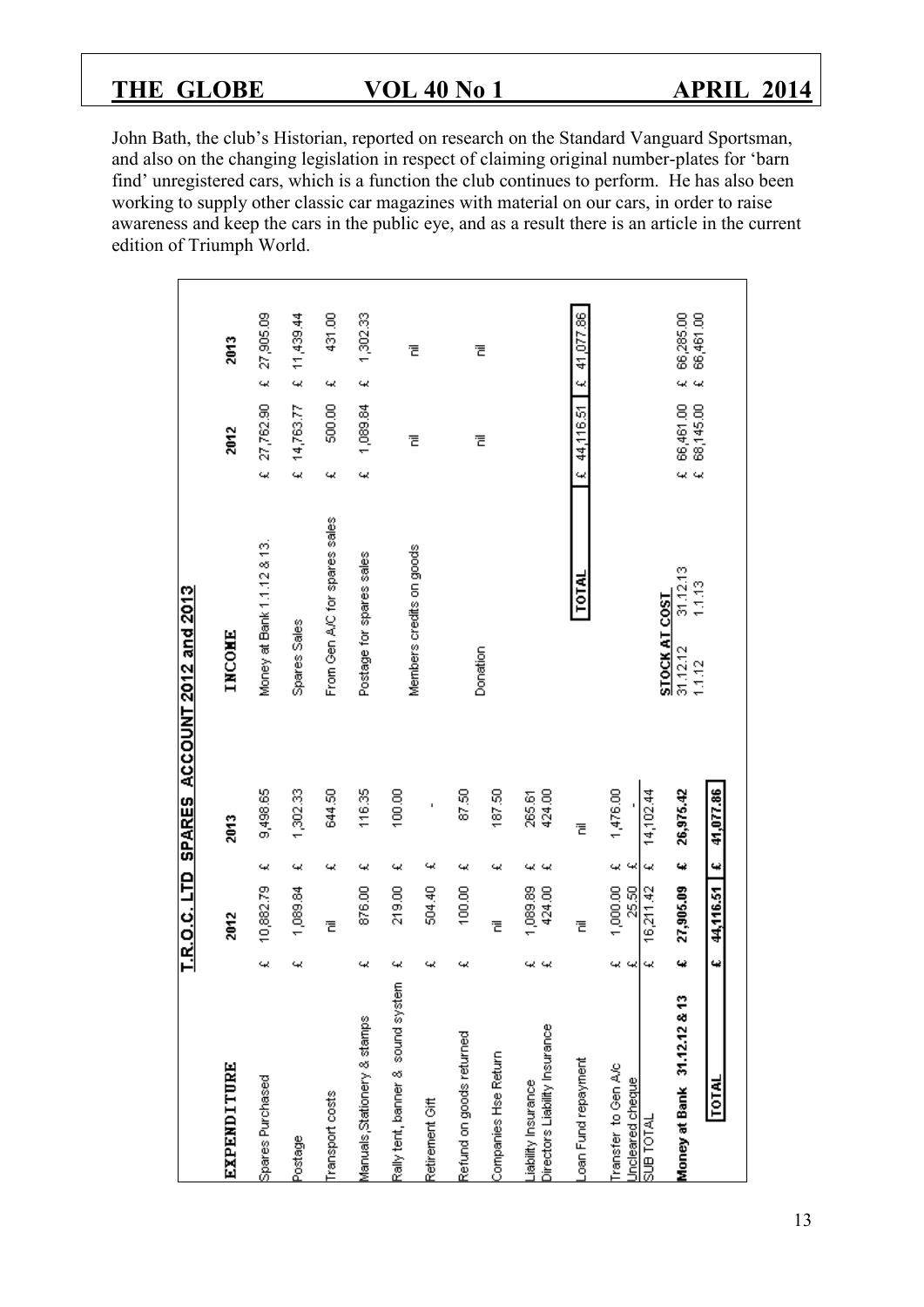### **REBUILDING THE DREAM**

From time to time in recent editions Ray Gomm has shared with us the trials and tribulations of owning "Grace", an 1800 TD3176, GWF 90. Here, he brings us closer up to date with his progress.

"This story really begins back in July 2012 when, knowing absolutely nothing about 1800s I twice travelled the 300 mile round trip from my Hertfordshire home to North Lincs to buy this 1948 Razoredge. Had I known then what I know now I would have bought one of the many fine fully restored examples I've since seen advertised in the Globe instead – it would have saved a lot of money and time. I guess the cards were on the table when on collecting the car the starter motor burnt out when trying to restart after a break on the way home.

The engine was always smoky, and supposing the problem to be in the top I had the head rebuilt with a couple of replacement valves – the last in stock at the time - from TROC. The head had been in bad shape and required a lot of work. There was also a lot of wear in the cylinder bores. This actually made things worse as the increased compression drew up more oil and, although I now had significantly more power I was actually burning more oil. This called for drastic action.

In March 2013 an engine became available from TROC – working condition unknown. So £500 later I was the owner of an engine in dire need of work … it had lain on its side for many years and the oil was totally congealed inside (see The Globe, June 2013). The first problem was getting it home. I had an old Series 1 Land Rover which I only use for fishing and we decided to put it in the back, but getting it in there was a problem. Even with three of us we couldn't lift it, but by jacking it up alternate sides on a pile of tyres we eventually got it in. When I got home I realised we couldn't get it out again, so the next day I dismantled the engine down to its last nut and bolt in the back of the Landy. Every part was cleaned and carefully labelled in individual boxes and bags with the appropriate nuts, bolts and washers, so now I had a pile of bits to work with.

The first step was to take the now empty block to Apsley Transmissions in Hemel Hempstead where it was acid bathed for 48 hours and a thorough inspection suggested it to be "a good 'un". From there I took it to L E Cramer Motor Engineers, Watford, who blocked up all water orifices with clamped plates and pressure tested the block's water chambers. They reported minor leaks from two head studs and one side core plug – easily remedied. Now that I had a solid block to work with and the game was really on. The next, and final, port of call was to Bob Harman Performance, Watford.

I've known Co-Directors Bob Harman and Cliff Narroway for 20+ years as they've always and exclusively looked after my classic cars – especially the many American classics I've owned. Both are excellent engineers and whilst Cliff looks after the Workshops, MOT and general administration it's in Bob's engineering and parts department where we now start and it was Bob himself who undertook my engine refurbishment.

Starting with a rebore of the block Bob, from his many, many specialist suppliers, then sourced new pistons at  $+30$  thou. He machined and fitted new small ends to the con rods, polished the crankshaft and cam and rebuilt the whole with new big end shells (+60 thou) and new main bearing shells (+30 thou). Then he turned his attention to the cylinder head.

The valves were hopelessly distorted and the valve guides worn beyond redemption. Don't ask me where from but Bob sourced a complete new sets of valves and guides which he fitted complete with new hardened valve seats , so no more lead additive would be required. Next he skimmed the head.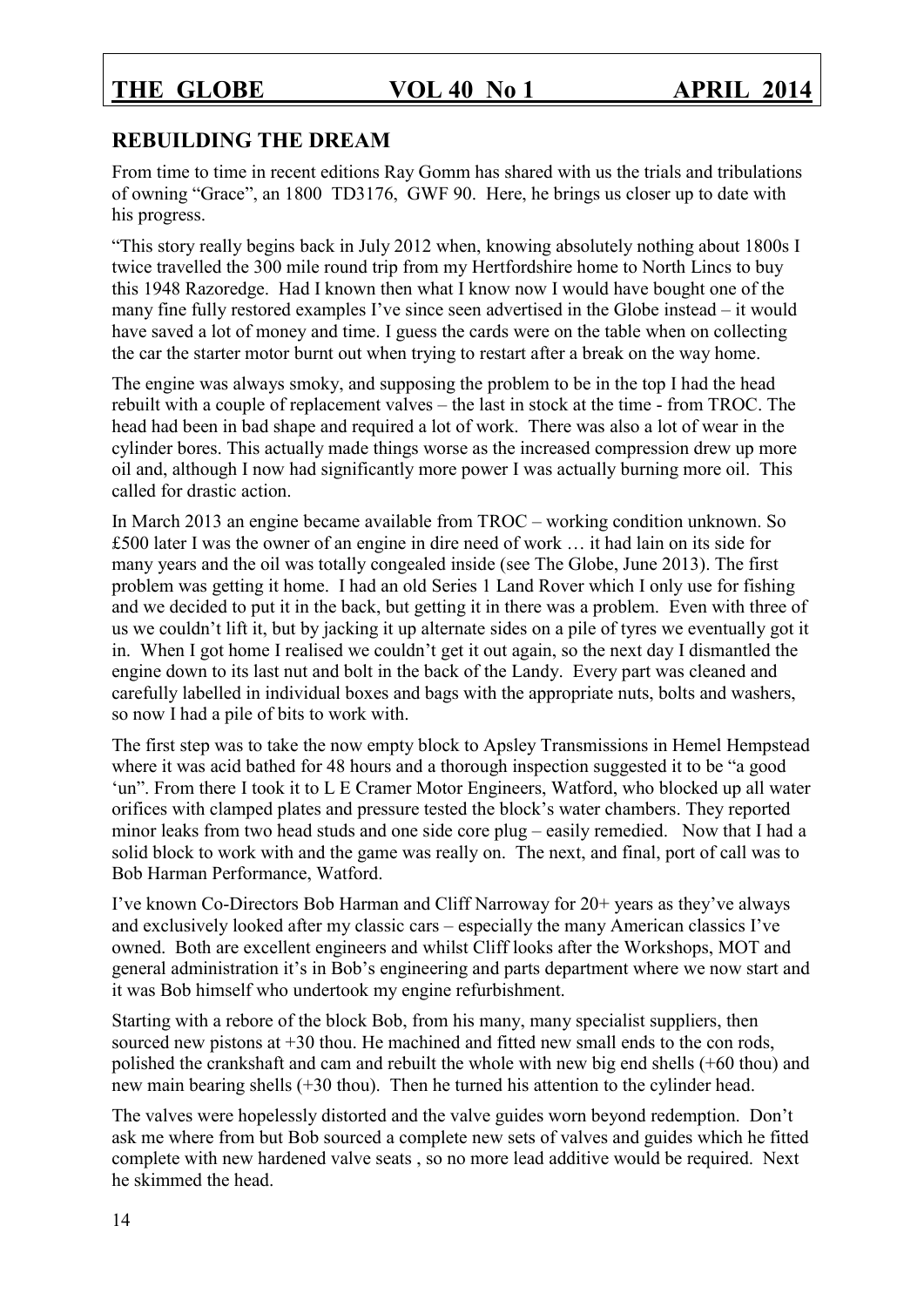And then the real magic began….Bob commented that the valve guides had no oil seals – as was usual in those days. So he planned to turn down the top of the guides to accept a valve seal insert. The problem was going to be to find one that was thin enough to fit inside the double springs which fit over the valves stems and guides – the answer came from Toyota. Bob sourced the eight oil seals and fitted them to the new guides which he had machined to fit. It all fitted and worked exactly as he'd planned. Which is hardly surprising as he not only builds engines of all types and sizes for clients but also his own and others' racing engines, plus bespoke work for several racing teams. It's not uncommon to see a Maserati or similar engine in bits or in process on one of his many workshop machines. You'll often find him meticulously balancing a crankshaft for some enormous 8 pot American block.

It was now February 2014, almost a year since I bought the engine, and work has been delayed by a combination of using the smoky old engine for all of last years classic shows and the need to get some money together to pay for the above. I have to say that BHP's charges are very reasonable but this was a lot of work. The pistons alone cost £70 each and with the valves, valve guides, oil seals, shells, head gasket, clutch plate, release bearing etc the parts bill alone was over £600. When you add the cost of the engine, acid bath, pressure test and labour there'll be no change out of two grand ! Next is the fitting which is scheduled with Cliff's side of the factory for Tuesday  $4<sup>th</sup> March - 1'$ ll let you know how it goes."







Shiny new pistons up the re-bored block New valve guides and hardened valve seats



8 shiny new valves standing to attention Valve seal in position, ready to press down Photographs: Ray Gomm

We look forward to Ray's next news, with fingers crossed for a happy ending to the saga.

As always with technical issues and references to particular firms – these are the author's own records and comments, and do not imply any endorsement by TROC.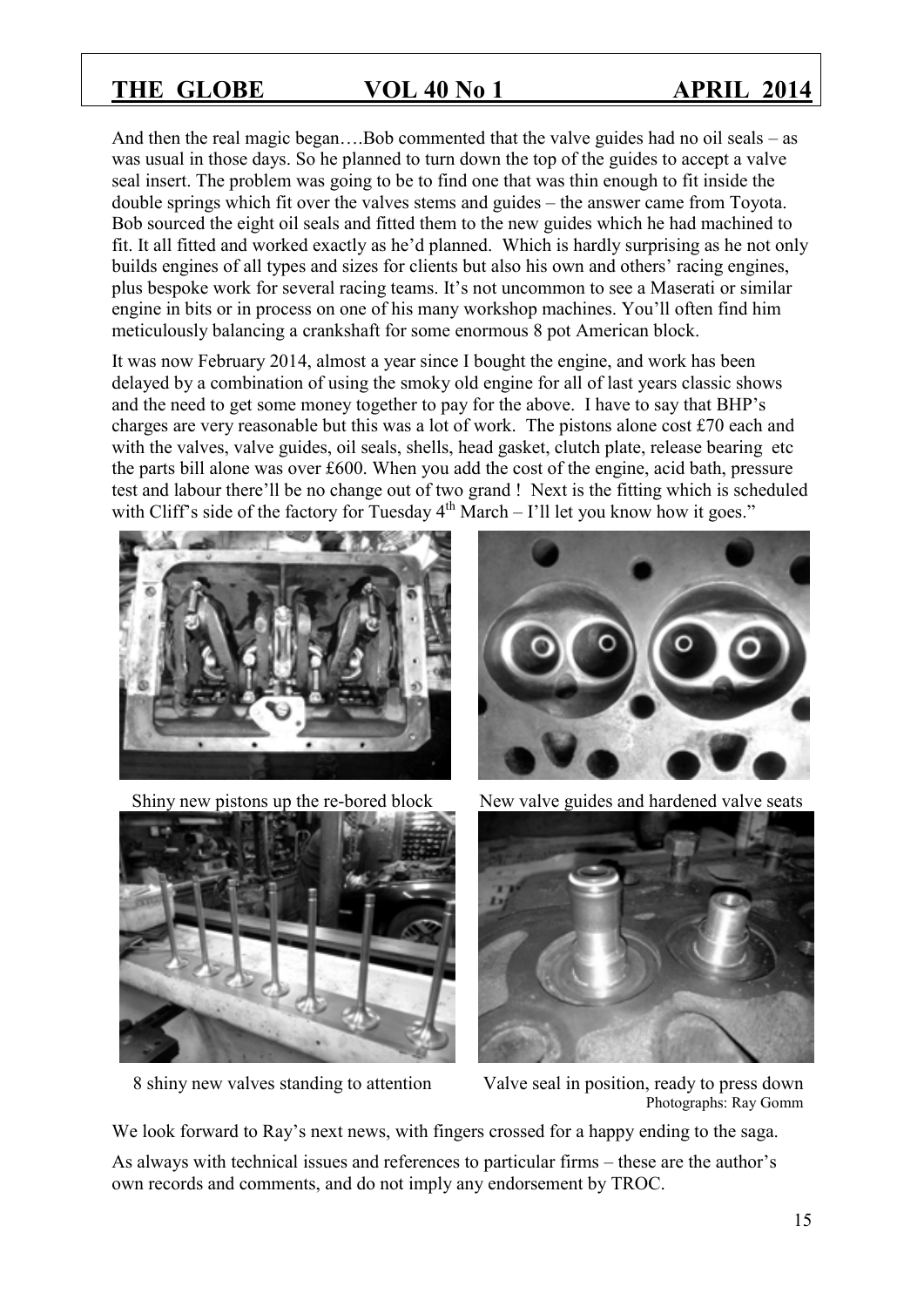### AN INTERESTING INSIGHT

At a recent committee meeting, Irving Dalton, one of our team of three spares-stockholders, accosted me. "Look at this," he said, "and tell me what you notice."



It was an aged brown cardboard box, empty, and the contents label indicated it was part of our stock of original Triumph spares.

"I've been sending these out for years," he said, "and only last week for the first time did I unfold one of the boxes. I'd seen the coloured insides, without taking much notice. But look…"

He unfolded the whole box-lid, and then the base, revealing on the interior sides that the thin card case was cut from Ryvita boxes.

In the immediate post-war years, of course, many things were in short supply and we could afford to waste nothing. Presumably these were surplus card prints to another order, re-used on the reverse side to make small boxes to be supplied to Standard Triumph for their spares packaging. I did wonder if the card had been rejected because of the typographical error of printing Ryvika, rather than Ryvita, on some; but a little internet research revealed that Ryvita (a British company based in Newbold-onStour, near Stratford-upon-Avon) had exported to the USA under the name of Ryvika.



The Razoredge was built using many aluminium panels instead of steel, for a similar reason – steel was in short supply, and aluminium, no longer in demand for mass-production of aircraft, was not. It was an age of make-do-and-mend, creative solutions, and muddling through somehow in hope of better days ahead.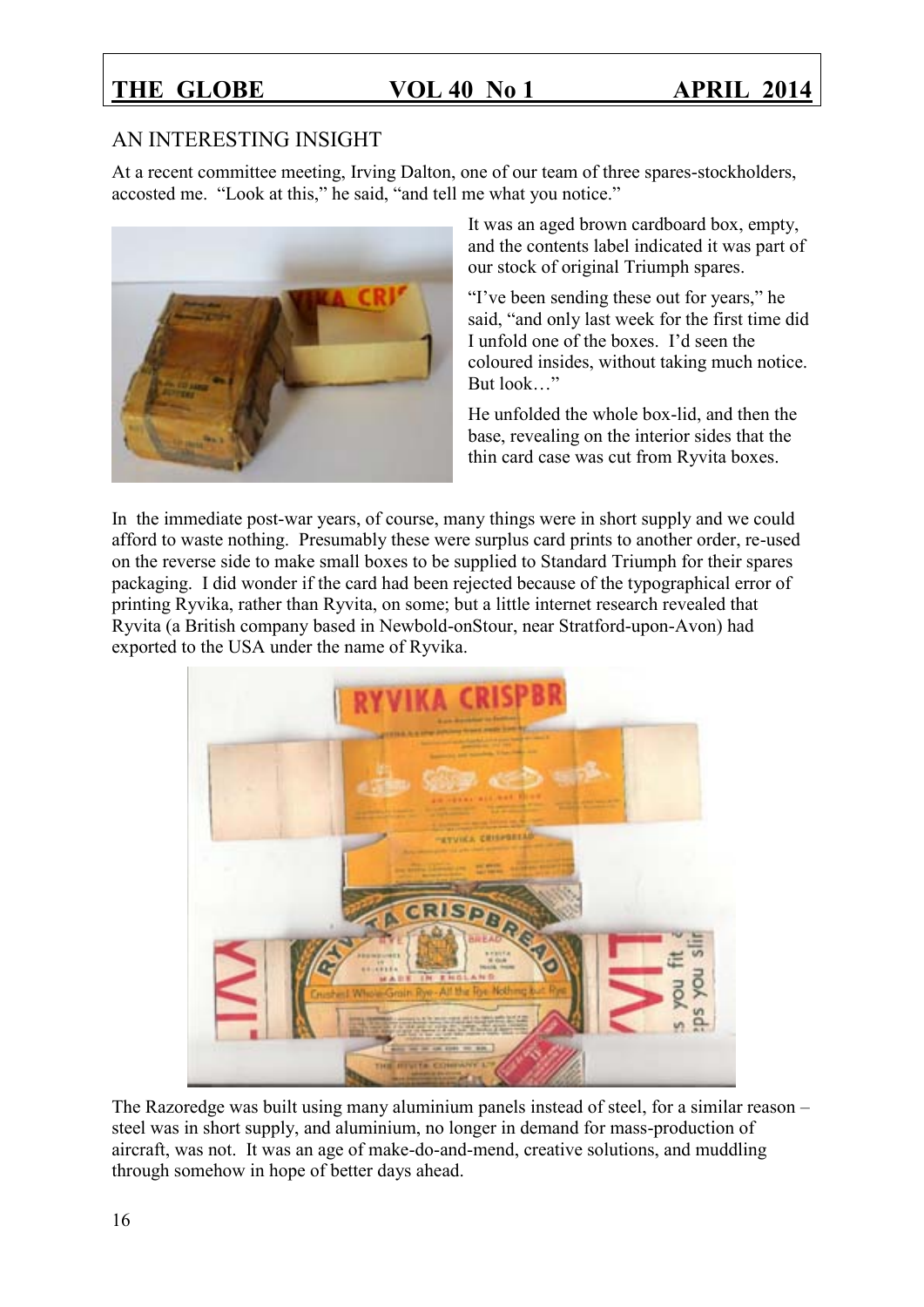### **DAVID SHULVER REPORTS ON THE NEC EXPERIENCE**

Late in September 2013 I had a surprise evening phone call: had I ever been to the November Classic Motor Show at the NEC, and would I like to go? And more to the point, would I like to exhibit my TDA on a joint Razoredge / Roadster stand? With a few more details of what it entailed, and a couple of days to think it over, check the diary, and receive a nod from the other half – Jenny would have to help on the stand, and would be needed to drive the second vehicle – everything was cleared, so I replied I would be honoured to attend.

What on earth had I let myself in for? I knew the car would cope with the long drive to Birmingham, because I had attended Club rallies many times in the last 18 years or so, but this was winter. Potential November fogs, ice or even snow! Too late now; I was committed.

Two weeks before the show I gave the old Triumph a really thorough clean inside, outside, top and bottom, and under the bonnet, tidying and tarting up a few rough edges. There's always something that wants doing. A complete check over the mechanicals and the electrics, with a special check of the lights, as I would be using the vehicle in the dark – this doesn't happen in Suffolk; normally I only have to worry about lights for the MoT. Start up the engine – DISASTER, water spraying out of the water pump! This was not a huge problem. I have loads of spares including a couple of water pumps, so select the best one, check it over, and make up a gasket and fit; and three hours later we were running again with no drips. On the Sunday before the show we had a little drive out to Framlingham, pub lunch, back home with no problems and no leaks, and so back into the garage all ready for our NEC adventure.

On Wednesday 13th November we left Suffolk in the late morning on a bright but cold sunny day to travel to our overnight hotel in Kenilworth, leaving the A14 at Cambridge and driving on the quieter and less crowded roads to St Ives, Bedford, Daventry and onwards. The drive was great, with the autumn leaves still on the trees (no sharp frosts yet) and I should have stopped to take a photo of the very pretty display of browns, yellows, golds and reds all mixed in with the remaining green – but didn't. We arrived in the late afternoon at the hotel, which was ideally situated on the A452 just a short drive from the NEC in the morning.

On Thursday 14th I made a quick leather-down of the Triumph, and then off to the show. There are strict set-up times for each hall. Our allotted time was 9:30 – 10:00am. With 11 halls to fill with 1,500+ cars and all the commercial stands in one day it was a bit of a nightmare, but very well organised. Vehicles and trailers were constantly entering and leaving the show halls. It was time to meet the Roadster gang and try on our smart Triumph fleeces (to keep!) – great. Ours was an easy stand to erect with no lighting, no carpet, just a simple plastic chain surround, a hoarding with posters as a back-drop, three display cabinets, a dozen chairs and small tables (for tea, cakes and biscuits), and two Roadster flag banners, and it was done. The three cars were lined up with mine in the middle, and then a final good polish, complete the paperwork, and we were ready for inspection. Drip trays were placed under each vehicle – there are penalties for leaving a mess. Our cars don't drip oil, do they?

It was time to go. We came back to Suffolk in the second vehicle, because we weren't attending the show on Friday, but would be back for our stint on Saturday and Sunday.

We were up early on that day, to motor back to Birmingham and take up our places by 9am. We had two two-hour shifts on duty on the stand, very busy answering questions and chatting to the public, but that left good time during our breaks for looking round the rest of the show, and doing a bit of stall shopping. On Saturday night we stayed at another hotel, this time in Warwick, before returning for the early and late shifts on Sunday. At 5:30 the show closes –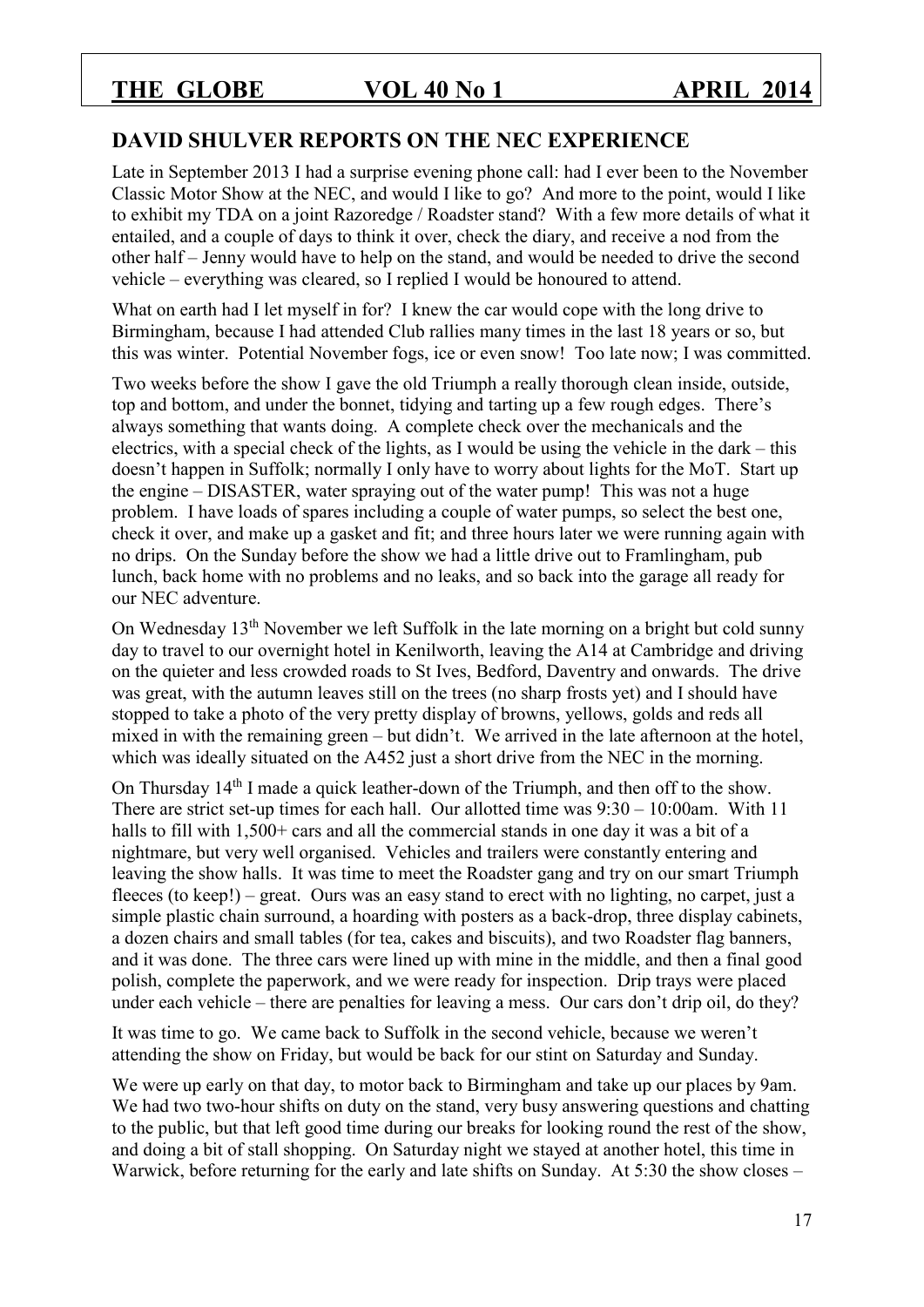but absolutely NO vehicle movements are allowed until every last Joe Public has left, when a horn blows and everyone rushes to get the stalls disassembled. There are no pre-set slots for leaving, so it was a free-for-all and long queues to get out. We had been warned that it might take until 8pm before we could leave the hall and then go to find our other car in the massive car park complex, so we had arranged to stay another night at the Warwick hotel.

Early on Monday morning we had a wet drive home to Suffolk, arriving home at about 12:30, having covered 315 miles. A great but hectic few days, but we both enjoyed it. Did anyone notice JLY 232 hiding in hall 11 between the VW split-screens and the Sporting Bears Dream Rides? I like to think so.

This article has also appeared in the Suffolk Vehicle Enthusiast's Club newsletter, David's local all-makes club, to whom we are indebted for permission to reproduce it.

**If, after having read David's account,** and realised just how much is involved, you think you might like to represent the Club one day, and your car is of a presentable standard, do contact Chairman Chris Hewitt and put your name forward. The NEC is a bit special, and most shows are on a smaller scale, but even so can involve quite an effort in order to show the Razoredge in the style to which the car itself quietly insists. Be assured, however, that she's a show-stopper, and always draws an admiring crowd.

### **TRACES OF TWO CARS**

In recent editions, we have heard of two cars about which members have been able to supply further information.

One was a request from Susan Ainsworth and her sister about the present whereabouts of their father Robert Hall's TD or TDA, JON 887. Member David Wickens, who was our Membership Secretary before Bob Hobbs took on the role, was able to locate a note that this car



was indeed on record as having been exported to Bayberry, Ohio, USA; and further he was able to supply the commission number, TDA 0847. This means that it was indeed the 2088cc engine, and as Susan remembered, the gearshift on the right, and built in midsummer 1949. However, we have no further record of the car after the note of its export, in the late 60.



The other was an encounter with TD 3771, which Brian Wade spotted in the Transylvania region of Romania, in September 2013. The current owner, Vali Petrescu, had bought it in Dorset in 2010, and was using it for wedding hire. Our long-standing member Craig Pillans, from Lincolnshire, noticed the commission number and was sure he'd seen it before because he noted the similarity to his own car, which is TD 3717. He was able to locate a record showing that the car had once been owned in the club, before the sale which took it abroad.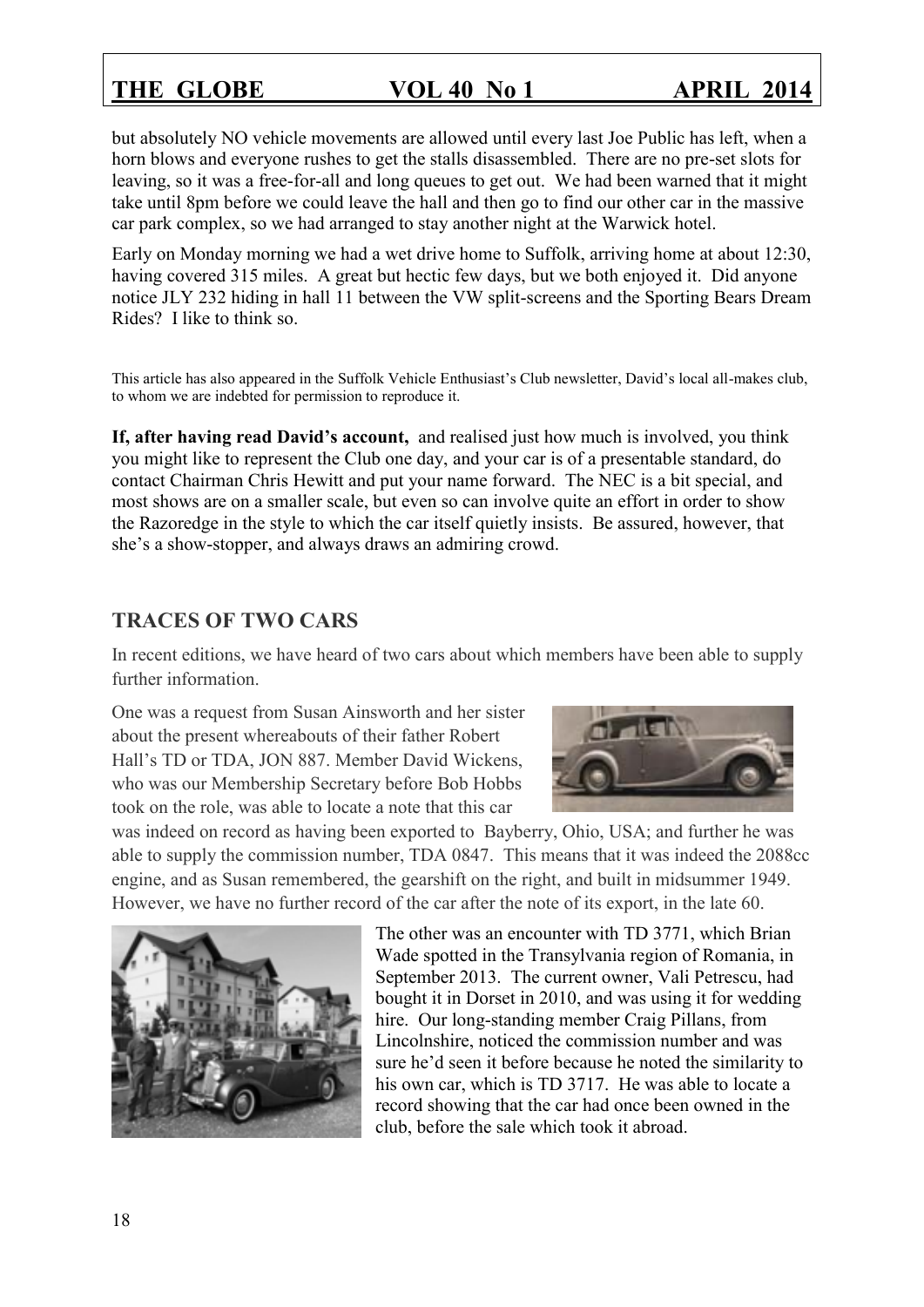#### **THE CLUB RALLY, JULY 2014**

We shall be Rallying together from 9:30 – 5:00 at RAF Cosford Aerodrome, near Shifnal, Wolverhampton. The base is still a 'live' RAF base, principally for training and aeronautical engineering, but also has an extensive museum (entry free) covering the 75 years of Cosford history and other significant aeronautical events. The impressive and thought-provoking Cold War Exhibition was opened in 2007, and is a vivid recollection of the mood prevalent in the years when our cars were in common use.

The Mayflower Club will be joining us, and a relaxed and convivial day is expected. If you have not attended a TROC rally before, please consider coming along – you won't regret it.

We have a special rate arranged at the Park House Hotel, Shifnal, for one or two nights as you wish, and a dinner on Saturday evening for all those members and partners who would like to come along. The hotel has an indoor pool, spa bath and sauna; and it accepts pets. Nearby attractions include Boscobel House, the amazing Ironbridge Gorge museums, and shopping in Telford. Phone 01952 460 128. Park Street, Shifnal, Postcode TF11 9BA. It's £90 for a double room, bed and breakfast; £75 single.

#### **OLD TIMES**



This photograph of an 1800 in the pleasant setting of the ruins of a rambling stately house was spotted for us by Dirk Devogeleer, in The Old Motor, an online magazine, which is well worth a look if you have a few minutes to spare. Making it more interesting, however, is the registration number of the car: GVC 59- . That is a Coventry registration, so it was sold not far from its birthplace, and they started issuing GVC plates in December 1947, and had used them all up by March. Since 59- will be a little over half-way through those dates, this car would have been first registered in January or February of 1948. Photo courtesy of David Greenlees.